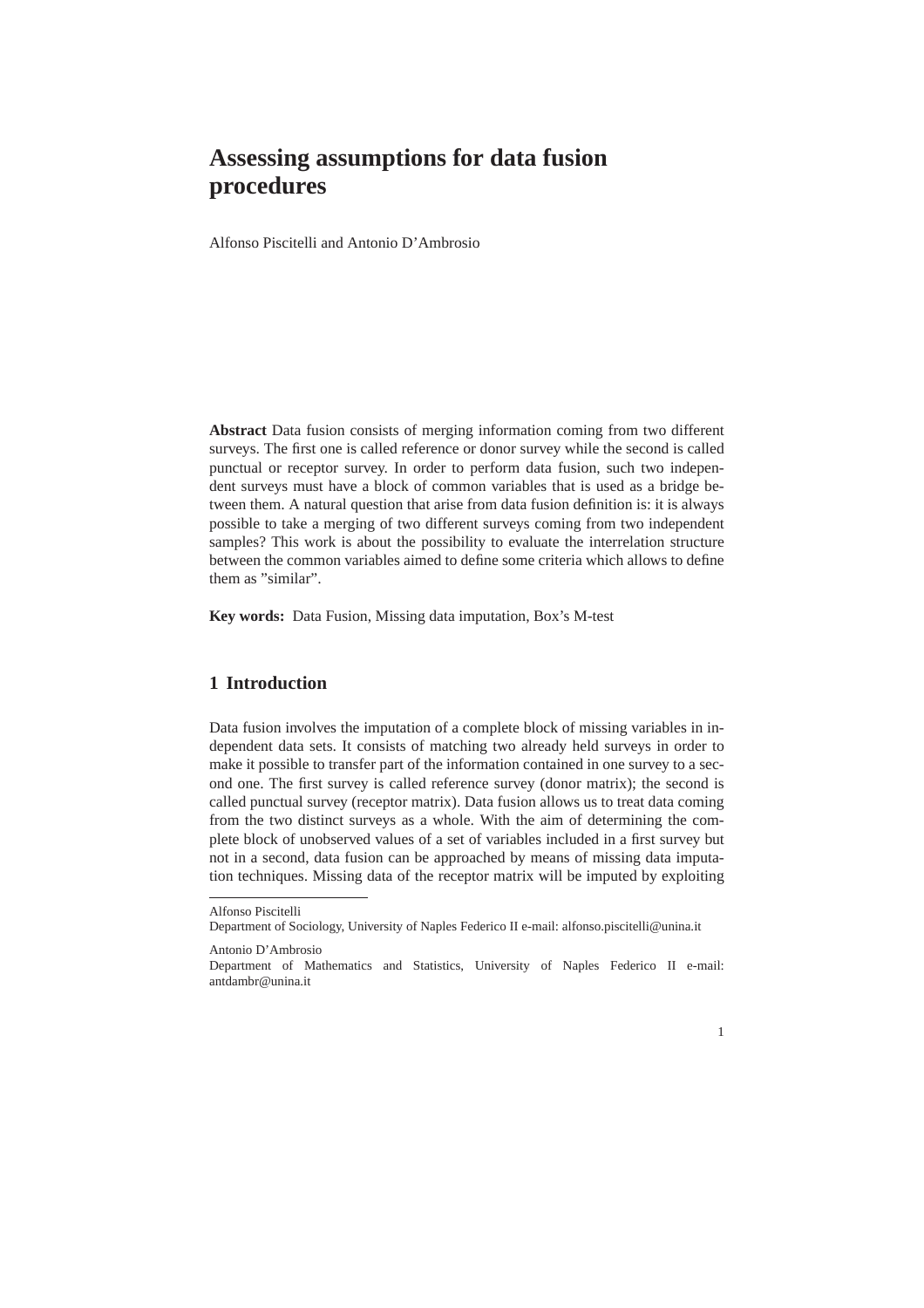information coming from the donor matrix. To perform such an imputation a set of variables in common to both surveys is required. Different methodologies have been proposed in literature for data fusion, and they can be classified in two families (Schulte Nordholt, 1998; Saporta, 2002). A first group, *explicit model-based estimation methods*, relies on finding a *model* for the variables to be imputed in the donor survey and on applying it for the receptor survey (see i.e. Rubin, 1987; Barcena and Tusell, 1999; D'Ambrosio, Aria and Siciliano, 2012). The second group includes the so-called *implicit models for imputation*. In such a case, for each statistical unit of the receptor survey, one or more donor units are selected. The values of the donor units are then imputed to the receivers (see i.e. Baker, Harris and O'Brien, 1989; Aluja-Banet, Daunis-i-Estadella and Pellicer, 2007; Piscitelli, 2008).

Several authors have studied the preliminary assumptions in performing data fusion (see in example D'Orazio, Di Zio and Scanu, 2006; Rassler 2002, 2004).

One of these conditions, in using implicit models in particular in the framework of file grafting, concerns the study of the stability of the relationships among the common variables of both donor and receptor surveys. These conditions have been investigated by Bonnefous et al., (1986) and Aluja-Banet and Thio, (2001) through factorial methods. According to the point of view of the authors, the stability assumption among common variables to the two surveys allows us to define a common space on which to represent the whole information of both data sets. We think that such hypothesis of interrelation structure should be verified. This is mandatory for a *consistent* result of the fusion in terms of missing data imputation. We could work either on the correlation or the covariance matrices of the two independent surveys. Our choice is about the covariance matrices because we are also interested in the scale of the common variables. In other words, the analysis of the interrelation structure between the two independent surveys means evaluating the statistical equality (or "'similarity"' in terms of data fusion) of the covariance (or correlation) structure of the common variables to both the independent surveys. Dealing only with numerical variables, a feasible tool is the Box's M-test (Box, 1950; Box and Draper, 1969).

We state that, in the framework of implicit models, verifying the equality of covariance matrices is a necessary but not sufficient condition because different values in mean between the common variables of the two surveys do not allows to use in the better way the best donor(s). For that reason, MANOVA test must complete the check of preliminary assumptions of data fusion. As Box's M-test is usually used to check homoschedasticity in MANOVA analysis, we choose to use Box's M-test to directly check the equality of covariance matrices as preliminary step.

## **2 The Box's M-test**

We assume two independent surveys named survey *A* and survey *B*. Let *K* be a matrix of dimension  $n_1 \times q$  representing the *A* survey and let *Z* be a matrix of dimension  $n_2 \times j$  representig the *B* survey. Let *p* be the number of variables common to both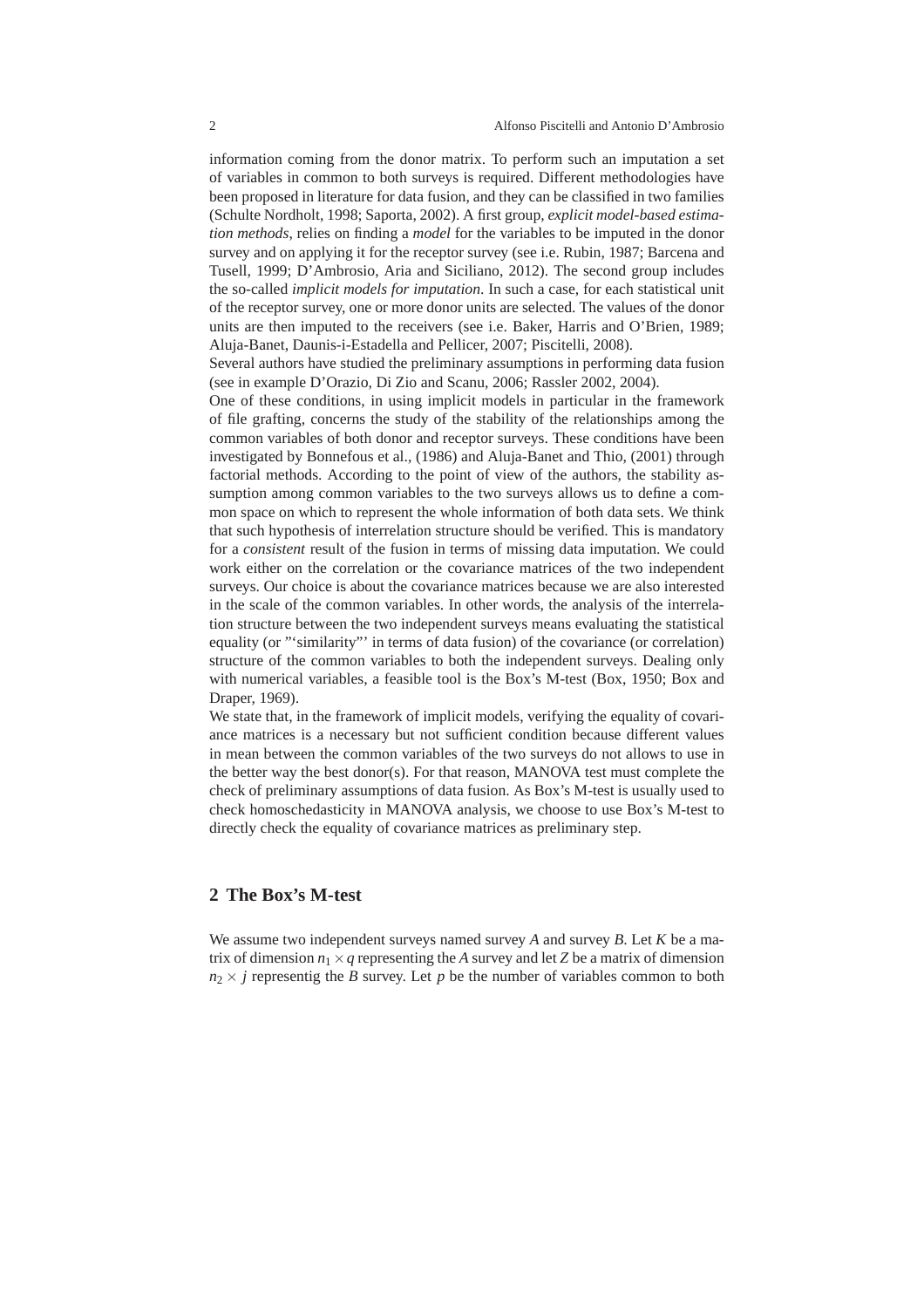Assessing assumptions for data fusion procedures 3

matrices *K* and *Z*. Let  $X_1$  be the  $n_1 \times p$  submatrix of *K* matrix called donor matrix. Let  $X_2$  be the  $n_2 \times p$  submatrix of *Z* matrix called receptor matrix.

We assume that  $X_1 \sim N_p(\mu, \Sigma_1)$  and  $X_2 \sim N_p(\mu, \Sigma_2)$ , with  $\Sigma_1 = \Sigma_2 = \Sigma$ . A way to verify the equality of the population covariance matrices is the Box's Mtest.

The null hypothesis is

$$
H_0: \Sigma_1 = \Sigma_2 = \Sigma
$$

where  $\Sigma$  is the presumed common covariance matrix. A likelyhood ratio statistic for testing the null hypothesis is given by

$$
\Lambda = \prod_{i=1}^{2} \left( \frac{|S_i|}{|S_{pool}|} \right)^{\frac{n_i-1}{2}},
$$

where  $S_i$  is the  $i^{th}$  sample covariance matrix,  $S_{pool}$  is the *pooled* sample covariance matrix given by

$$
S_{pool} = \frac{1}{\sum_{i=1}^{2} (n_i - 1)} \left\{ (n_1 - 1) S_1 + (n_2 - 1) S_2 \right\}.
$$

The Box M statistic is based on the  $\chi^2$  approximation to the sampling distribution of  $-2\ln\Lambda$ , which gives

$$
M = \left[\sum_{i=1}^{2} (n_i - 1)\right] \ln |S_p| - \sum_{i=1}^{2} [(n_i - 1) \ln |S_i|]
$$
 (1)

Under the null hypothesis, *M* statistic is distributed as a  $\chi^2$  with *v* degrees of freedom, with  $v = 0.5k(k+1)(g-1)$ , *k* is the number of variables and *g* is the number of groups.

Several experiments on simulated datasets show how the consistence of missing data imputation is higher when the interrelation structure between the donor and receptor matrices is verified.

## **References**

- 1. Aluja-Banet T., Thio S. (2001), Survey Data Fusion, *Bulletin of Sociological Methodology*, 72, 20-36.
- 2. Aluja-Banet T., Daunis-i-Estadella J., Pellicer D. (2007), GRAFT, a Complete System for Data Fusion, *Computational statistics and data analysis*, 52, 635-649.
- 3. Baker K., Harris P., O'Brien J. (1989), Data Fusion: an Appraisal and Experimental Evaluation, *Journal of the Market Research Society*, 31, 153-212.
- 4. Barcena M.J., Tusell F. (1999), Enlace de encuestas: una propuesta metodologica y aplicacion a la Encuesta de Presupuestos de Tempo, *Q uestiio*, 23, 297-320.